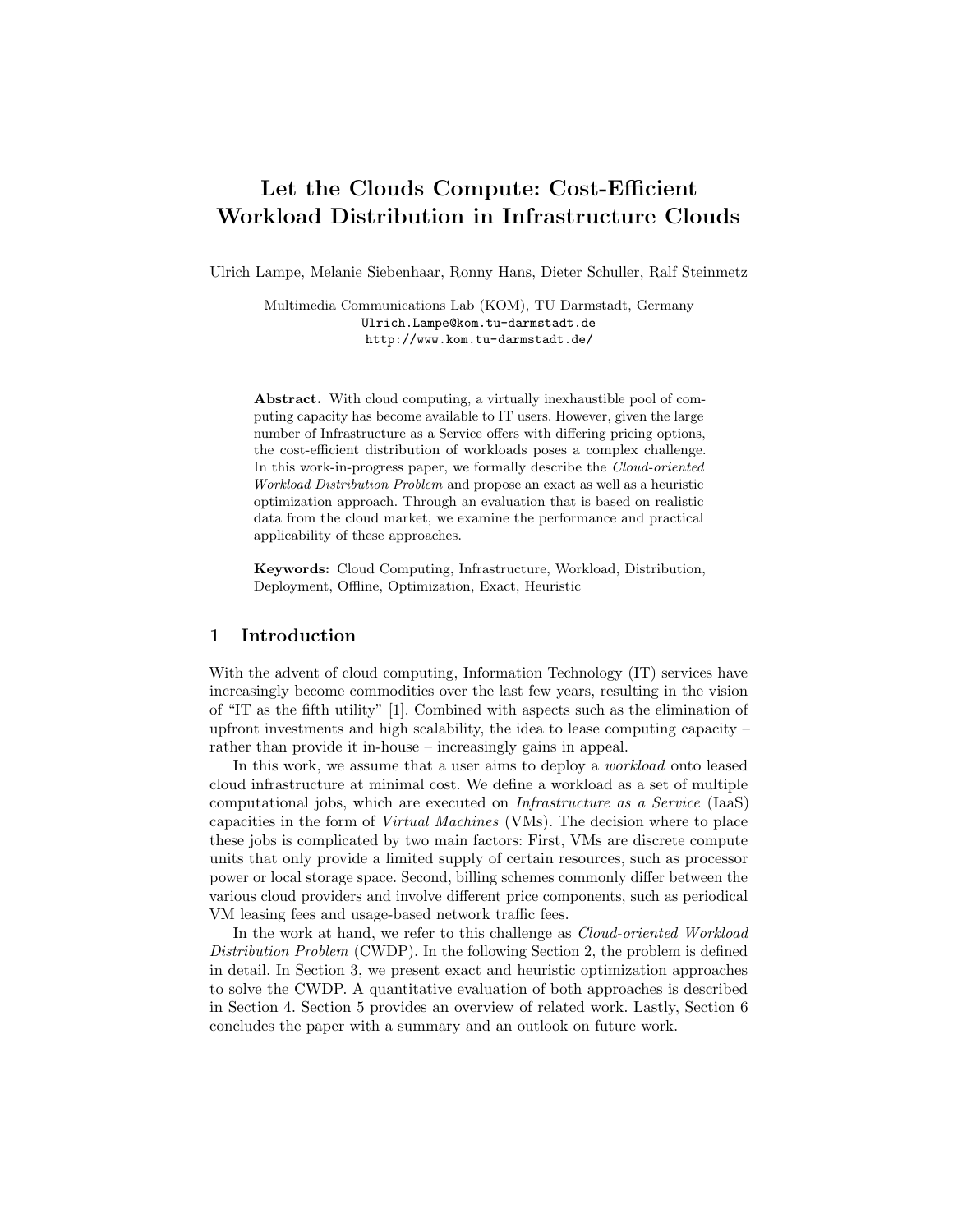# 2 Problem Statement

As mentioned before, we address the so-called CWDP in the work at hand. We assume that a user has specified a workload, which he/she aims to deploy onto leased cloud infrastructure in the form of VMs. The workload consists of individual computational jobs with given durations, i. e., the initiation and termination times of all jobs are known in advance. Computational jobs may, e. g., represent distributed application components or tasks in a scientific algorithm.

Each job exhibits certain resource demands throughout its execution, e. g., in terms of processor power or network bandwidth. Jobs cannot be split among different VM instances; however, multiple jobs may be combined on one VM instance. In addition, all jobs are non-preemptable, i. e., they have to be continuously executed.

Within the cloud market, different VM types are available to the user from multiple IaaS providers, such as  $\text{Amazon}^1$  or Microsoft<sup>2</sup>. Each instance of a VM type supplies a different quantity of resources, e. g., processor power, and imposes a certain usage fee per fixed-length leasing period. In addition, surcharges for each unit of resource consumption, e. g., network traffic, may apply.

The objective of the user consists in minimizing his/her total leasing cost. As a constraint, the resource demands of all jobs within the workload have to be satisfied by corresponding resource supplies.

## 3 Optimization Approaches

In this section, we first introduce formal notations, which subsequently permit to define the CWDP as mathematical optimization model and infer an exact optimization approach. Due to the computational complexity of such exact approach, we additionally present a heuristic optimization approach.

#### 3.1 Formal Notations

In order to map the CWDP into a formal optimization model, we introduce a few formal notations. To begin with, let  $J \subset \mathbb{N}$  denote the set of jobs that comprise the workload. For each job  $j \in J$ , its initiation time  $TI_i \in \mathbb{N}$ , termination time  $TT_i \in$ N, and corresponding duration  $D_i \in \mathbb{N}$  are given. The jobs exhibit computational demands, which refer to the set of resource types  $R \subset \mathbb{N}$ . Specifically,  $RD_{j,r}$ denotes the resource demand that job j imposes on a VM instance with respect to the resource type  $r \in R$ .

The available VM types are given by the set  $V \subset \mathbb{N}$ . The maximum number of concurrently available instances of VM type  $v \in V$ , as specified by the respective IaaS provider, correspond to  $m_v \in \mathbb{N}$ . We further define  $RS_{v,r}$  as the supply of resource type r per individual instance of VM type v.  $P_v \in \mathbb{N}$  denotes the fixed

 $^{\rm 1}$  http://aws.amazon.com/ec2/

 $^2$  http://www.windowsazure.com/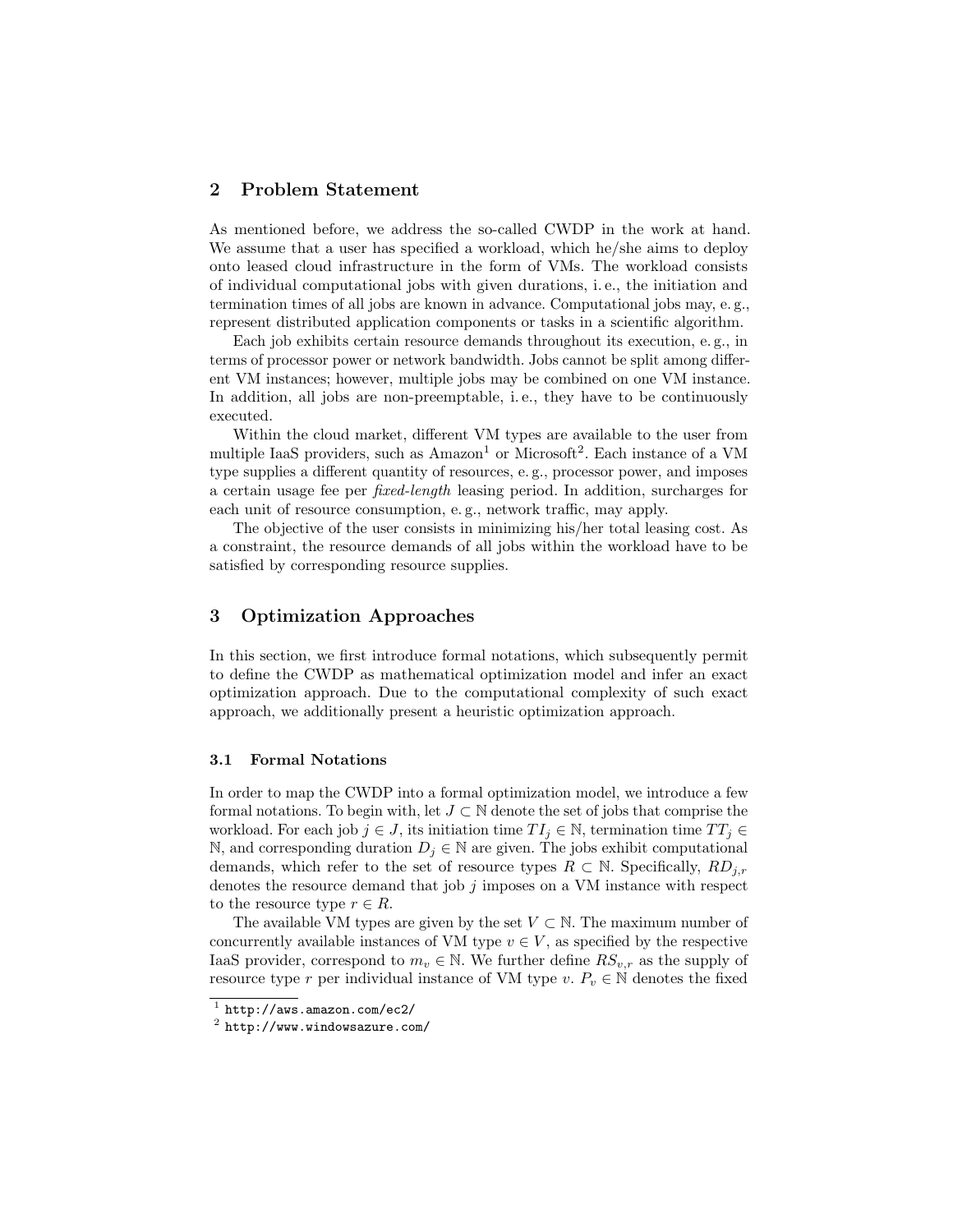

Fig. 1. Example workload with selected formal notations.

length of a single leasing period for each VM type  $v$ , for which a fixed usage fee of  $CF_v \in \mathbb{R}^+$  will be charged. In addition,  $CV_{v,r} \in \mathbb{R}^+$  denotes the cost of resource type r per used resource and time unit.

Based on the above notations, we further define  $\Omega = \max_{j \in J} (TT_j)$  as the maximum termination time among all jobs in the workload. In addition,  $A_j =$  ${j' \in J \mid TI_{j'} \leq TI_j}$  denotes the jobs that are initiated prior to a given job j. Likewise,  $S_j = J \setminus \{j' \in J \mid TT_{j'} < TI_j \vee TI_{j'} > TT_j\}$  specifies jobs that are executed simultaneously with j. Please note that both  $A_i$  and  $S_j$  include j itself (an example is provided in Figure 1).

#### 3.2 Exact Optimization Approach

In order to compute an exact, i. e., cost-minimal, solution to the CWDP, we map the problem statement from Section 2 into its mathematical equivalent. The result is provided in Model 1. Prior to a detailed explanation, we introduce two concepts that are relevant to the understanding of the model.

First, we observe that the lease of a VM instance will always start with the initiation of a job. For a specific VM type  $v$ , the lease may consecutively be renewed after one leasing period of the fixed length  $P_v$ . The lease will, at the latest, terminate once the final computational job has finished. Thus, based on a given job j, we define a set of (potential) leasing instants  $L_{v,j} = \{TI_1, \ldots, TI_j + k \times P_v\}$ , where  $k = \lfloor (Q - TI_j)/P_v \rfloor$ . For all jobs in the workload, the set of leasing instants is given by  $L_v = \bigcup_{j \in J} L_{v,j}$  accordingly.

For reasons of convenience, we additionally define the set of neighboring leasing instants  $N_v(t) = \{l \in L_v \mid l > t - P_v \land l \leq t\}$ , which lie within the length of one leasing period  $P_v$  before a specified time instant  $t \in \mathbb{N}$ .

Second, a VM instance must be leased throughout the complete duration of the jobs that have been assigned to it. The existence of such active lease can be verified at certain checkpoints, which temporally coincide with the potential leasing instants that may be relevant to a job. Based on a given job  $j$  and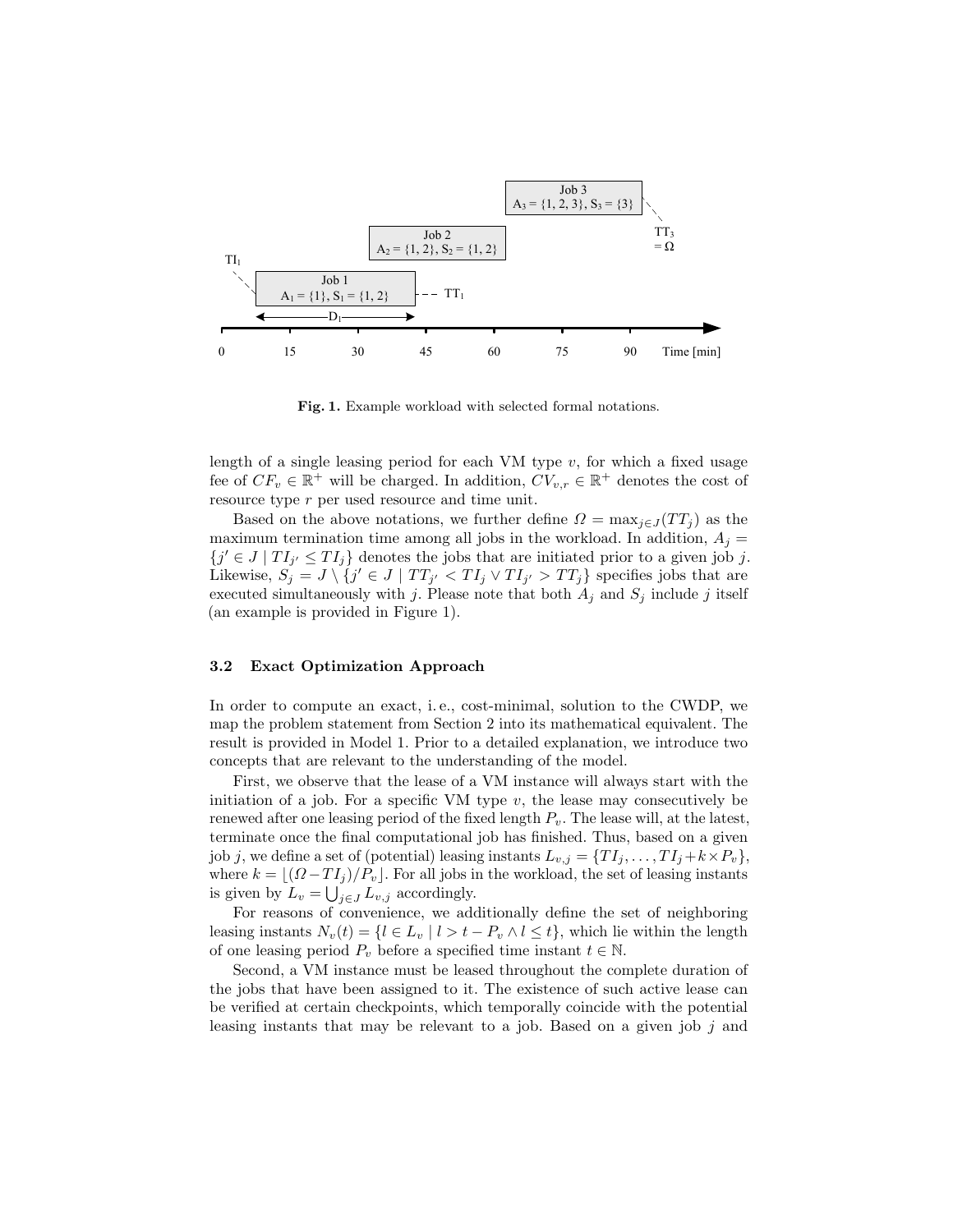Min. 
$$
TC(x, y) = \sum_{v \in V, i \in I_v, l \in L_v} y_{v,i,l} \times CF_v
$$
  
+ 
$$
\sum_{j \in J, v \in V, i \in I_v} x_{j,v,i} \times D_j \times RD_{j,r} \times CV_{v,r}
$$
(1)

subject to

$$
\sum_{l \in N_v(c)} y_{v,i,l} \ge x_{j,v,i} \quad \forall j \in J, v \in V, i \in I_v, c \in C_{v,j}
$$
\n
$$
(2)
$$

$$
\sum_{v \in V, i \in I_v} x_{j,v,i} = 1 \quad \forall j \in J \tag{3}
$$

$$
\sum_{j' \in S_j} x_{j',v,i} \times RD_{j',r} \le RS_{v,r} \quad \forall v \in V, i \in I_v, j \in J, r \in R
$$
\n
$$
(4)
$$

$$
\sum_{l' \in N_v(l)} y_{v,i,l'} \le 1 \quad \forall v \in V, i \in I_v, l \in L_v \tag{5}
$$

$$
I_v = \{1, \dots, \min(\max_{j \in J}(|S_j|), m_v)\}
$$
  

$$
I_v \subset \mathbb{N}
$$
 (6)

$$
x_{j,v,i} \in \{0,1\} \quad \forall j \in J, v \in V, i \in I_v \tag{7}
$$

$$
y_{v,i,l} \in \{0,1\} \quad \forall v \in V, i \in I_v, l \in L_v \tag{8}
$$

the previously defined leasing instants, we define the set of checkpoints as  $C_{v,j} = \{TI_j, TT_j\} \cup \bigcup_{j' \in A_j} \{l \in L_{v,j'} \mid l > TI_j \wedge l < TT_j\}.$ 

Based on these concepts, the optimization model can be explained in further detail: To begin with, Equation 1 defines the objective, which consists in minimizing the total leasing cost of the cloud infrastructure. The total cost comprises two components, namely the periodical leasing fees for the VM instances and the additional charges for resource consumption.

For that matter, the decision variable  $x_{j,v,i}$  indicates whether a job  $j \in J$  has been assigned to a VM instance of type  $v \in V$  with the running index  $i \in I_v$ or not. In a similar manner, the decision variable  $y_{v,i,l}$  indicates whether the VM instance of type v with the running index  $i \in I_v$  has been leased at the time instant  $l \in L_v$  or not. Both x and y are defined as binary variables in Equations 7 and 8. Whereas  $x$  is the main decision variable,  $y$  can be interpreted as an auxiliary decision variable.

Equation 2 links the two decision variables. More precisely, it defines that if an assignment of a task to a certain VM instance has been made, as indicated by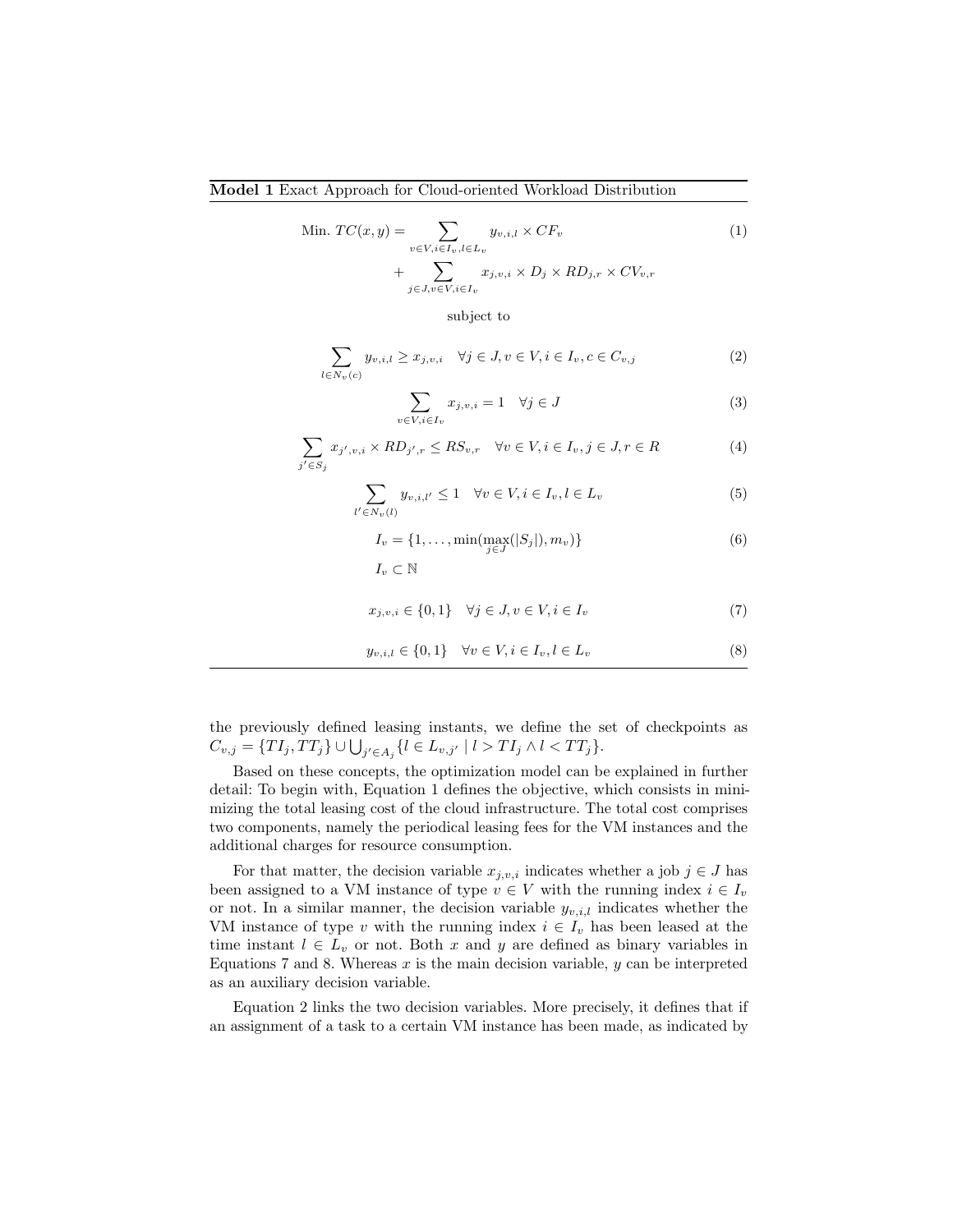variable  $x$ , each checkpoint needs to be matched by a corresponding active lease, as represented by variable  $\psi$ .

Equation 3 ensures that each task is assigned to precisely one VM instance. Equation 4 guarantees that the resource demands of all tasks that are executed simultaneously are met by corresponding resource supplies. Equation 5 ensures that the lease of a VM instance cannot be renewed until the previous lease has expired. Equation 6 defines a set of valid instance indices for each VM type. The definition is based on the notion that, in the worst case, the largest set of simultaneous jobs within the workload, i.e.,  $max_{i \in J}(|S_i|)$ , may be deployed on individual VM instances of the same type; yet, in any case, no more than the maximum number of VM instances, i.e.,  $m_v$ , can be used.

As can be seen, Model 1 constitutes a special case of a linear program, namely a Binary Integer Program (BIP). Such BIP can be solved using well-known methodologies from the field of operations research, such as branch and bound [5]. Unfortunately, the computational complexity of such exact methods can be very high. In the worst case, the complexity grows exponentially with the number of decision variables. In the specific case of the CWDP, the worst case complexity corresponds to  $\mathcal{O}(2^{|J|^2 \times |V| + |J| \times \sum_{v \in V} L_v})$ . Accordingly, an exact solution to the CWDP can most likely not be computed within reasonable time if a workload features multiple jobs, or long job durations that result in a large number of potential leasing instants.

#### 3.3 Heuristic Optimization Approach

In the previous Section 3.2, we have explained that the complexity of computing an exact solution to the CWDP rapidly increases with the number of jobs in the workload. This indicates the need for a heuristic optimization approach, which potentially trades reductions in computation time against possibly sub-optimal solutions.

The heuristic presented in this work is based on an approach that we have previously proposed for the cost-efficient distribution of software services [6]. Because this previous work assumed an online (i. e., at run time), rather than an offline distribution (i. e., at design time), a number of adaptations had to be made. In both cases, however, the principal mechanism is inspired by heuristic solutions to the well-known knapsack problem [3].

Our heuristic approach encompasses two phases, VM packing and VM selection, which are iteratively repeated until a valid solution to the CWDP has been computed. The principle idea is to select a subset of jobs in each iteration and assign it to a new instance of the most cost-efficient VM type. A schematic overview of the complete heuristic in the form of pseudo code is provided in Algorithm 1 and will be explained in the following.

In accordance with Section 3.2,  $x$  denotes the main decision variable. Again,  $x_{i,v,i}$  indicates whether a job j has been assigned to a VM instance of type v with the running index i or not.

As a preparatory step for the main algorithm, we initialize the current instance index  $i_v$  for each VM type v (lines 1–3).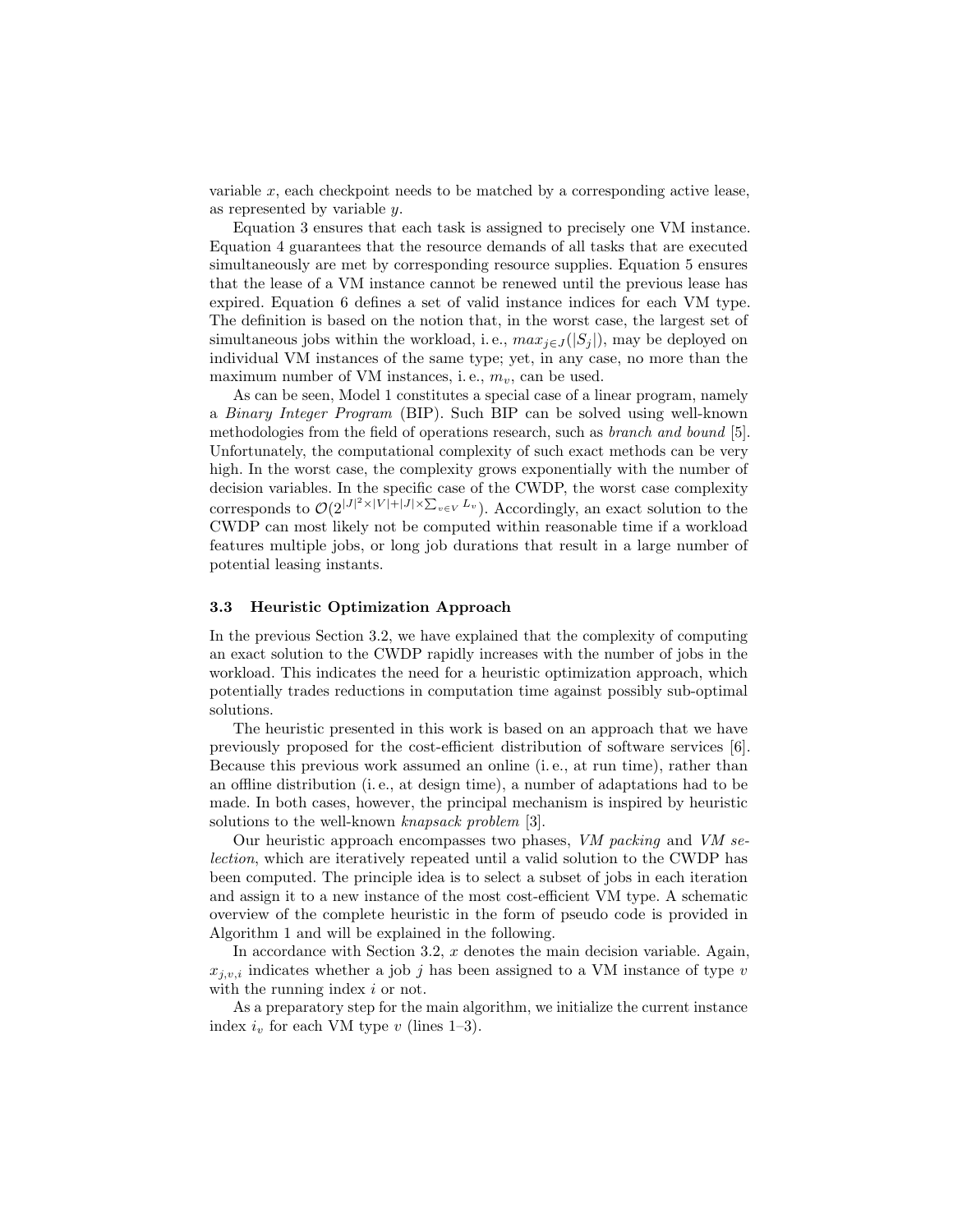| Algorithm 1 Heuristic Approach for Cloud-oriented Workload Distribution |                                                       |     |                                                    |
|-------------------------------------------------------------------------|-------------------------------------------------------|-----|----------------------------------------------------|
|                                                                         | 1: for all $v \in V$ do                               | 23: | $\hat{u} \leftarrow 0$                             |
|                                                                         | 2: $i_v \leftarrow 1$                                 | 24: | $\hat{v} \leftarrow \texttt{null}$                 |
|                                                                         | $3:$ end for                                          | 25: | for all $v \in V$ do                               |
| 4: repeat                                                               |                                                       |     | 26: if $i_v \leq m_v$ then                         |
|                                                                         | 5: for all $v \in V$ do                               |     | 27: $u_v \leftarrow \text{COMPUTIL}(v, PL_v)$      |
|                                                                         | 6: if $i_v \n\t\leq m_v$ then                         |     | 28: if $u_v > \hat{u}$ then                        |
|                                                                         | 7: $PL_v \leftarrow \emptyset$                        |     | 29: $\hat{u} \leftarrow u_v$                       |
|                                                                         | 8: repeat                                             |     | 30: $\hat{v} \leftarrow v$                         |
|                                                                         | 9: $\delta \leftarrow \texttt{false}$                 |     | $31:$ end if                                       |
|                                                                         | 10: for all $j \in J \setminus PL_v$ do               |     | $32:$ end if                                       |
|                                                                         | <b>if</b> CHECKFIT $(v, PL_v \cup \{j\})$ then<br>11: |     | 33: end for                                        |
| 12:                                                                     | $u \leftarrow \text{COMPUTIL}(v, PL_v)$               |     | 34: if $\hat{v} \neq \text{null}$ then             |
| 13:                                                                     | $u' \leftarrow \text{COMPUTIL}(v, PL_v \cup \{j\})$   |     | 35: for all $j \in PL$ do                          |
| 14:                                                                     | if $u' > u$ then                                      |     | 36: $x_{j,v,i_{\hat{v}}} \leftarrow 1$             |
| 15:                                                                     | $PL_v \leftarrow PL_v \cup \{i\}$                     |     | $37:$ end for                                      |
| 16:                                                                     | $\delta \leftarrow \mathtt{true}$                     |     | 38: $J \leftarrow J \setminus PL_{\hat{v}}$        |
| 17:                                                                     | end if                                                |     | 39: $i_{\hat{v}} \leftarrow i_{\hat{v}} + 1$       |
| 18:                                                                     | end if                                                | 40: | end if                                             |
|                                                                         | 19: end for                                           |     | 41: until $J = \emptyset \vee \hat{v} = \emptyset$ |
|                                                                         | 20: until $\delta =$ false                            |     |                                                    |
| 21:                                                                     | end if                                                |     |                                                    |
| 22:                                                                     | end for                                               |     |                                                    |

Algorithm 1 Heuristic Approach for Cloud-oriented Workload Distribution

In the first phase, VM packing, we create a so-called packing list for each VM type. A packing list  $PL_v \subseteq J$  represents a subset of jobs that have not been assigned yet and would fit onto a new instance of type  $v$ . Initially, we assume an empty packing list. Subsequently, we scan the set of jobs, J, in the order of initiation times. If the current job  $j$  would additionally fit onto a new VM instance of type  $v$  and increase the utility of the packing list, it is added to the packing list. Utility, in this respect, is defined as the ratio between the aggregated durations of all jobs and the corresponding leasing cost. It is computed using the function COMPUTIL. The process of scanning the set of jobs is repeated until no more changes to any packing list could be made, as indicated by the variable  $\delta$ . This repetition is necessary because a certain job may only increase the utility after a subsequent job has already been added to the packing list (lines 5–22).

In the second phase, VM selection, we determine the favorite, i.e., most costefficient, VM type, based on the previously created packing lists. In accordance with the previous phase, cost-efficiency is represented by a utility value. The favorite VM type is denoted by  $\hat{v}$ , with a utility of  $\hat{u}$ . For each VM type v, we initially assume a utility of zero; VM types for which the maximum number of instances has been reached are excluded from the process. We compute the overall utility value  $u_v$ , based on the previously compiled packing list  $PL_v$ . If the utility value  $u<sub>v</sub>$  exceeds the maximal value  $\hat{u}$ , v is assumed as the new favorite VM type  $\hat{v}$  (lines 23–33).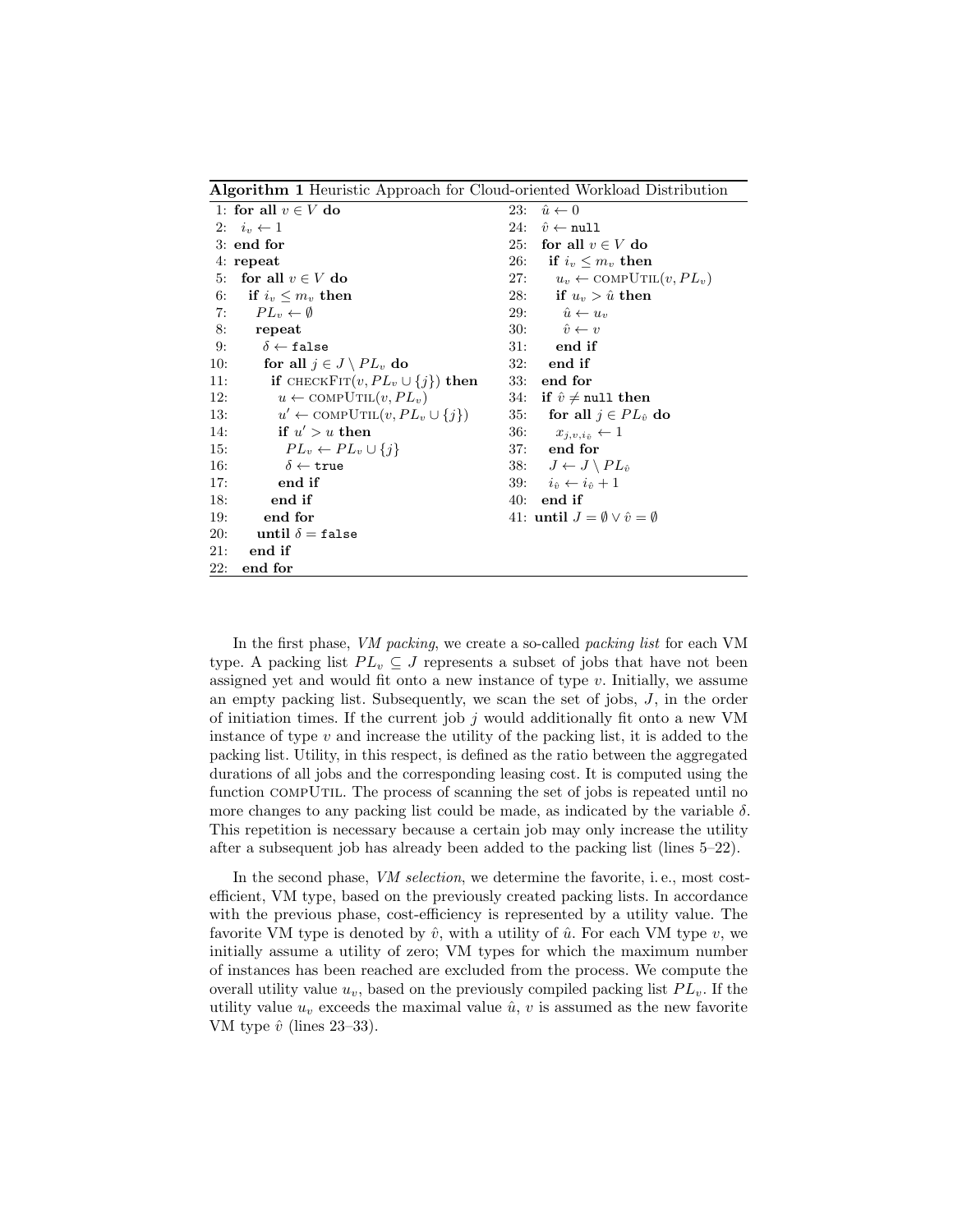In the following, we check whether a favorite VM type  $\hat{v}$  could be identified. This may not be the case if the maximum number of instances of each VM type has been reached, or none of the available VM types is suitable to execute one of the remaining jobs. If a favorite VM type  $\hat{v}$  exists, however, we assign all jobs in the packing list  $PL_{\hat{v}}$  to a new instance with the index  $i_{\hat{v}}$ . Finally, we remove the assigned jobs from the set J and increment the instance count  $i_{\hat{v}}$  (lines 34–40).

Both phases are iteratively repeated until all jobs have been assigned or no favorite VM type can be identified. In the latter case, a portion of the jobs could not be successfully assigned, thus yielding an invalid solution.

From an analytical point of view, the heuristic has substantial advantages over the exact solution in terms of computational complexity. Specifically, the creation of the packing list is the most complex part; given that the number of resource types is constant and thus negligible, the worst-case complexity of the complete algorithm is polynomial and corresponds to  $\mathcal{O}(|J|^4 \times |V|)$ .

## 4 Evaluation

Both previously presented optimization approaches have been prototypically implemented as a Java program, which serves as the basis of our evaluation. For solving the BIP in the exact optimization approach, we apply the *IBM ILOG* CPLEX Optimizer<sup>3</sup>.

## 4.1 Design and Setup

With the evaluation, we aimed to quantitatively assess the performance of the two optimization approaches. Performance, in this respect, is represented by two dependent variables: First, computation time represents the scalability of the two approaches and indicates their practical applicability to large-scale CWDPs. Second, total cost indicates the solution quality with respect to the objective of cost-efficient workload distribution.

For the evaluation, we created ten classes of CWDPs, each containing 100 individual problems. In classes A1 to A5, we treated the number of jobs as independent variable, i.e.,  $|J| \in \{4, 8, 12, 16, 20\}$ , assuming a fixed number of VM types, i.e.,  $|V| = 6$ . In classes B1 to B5, we assumed the number of VM types as independent variable, i.e.,  $|V| \in \{2, 4, 6, 8, 10\}$ , treating the number of jobs as fixed, i.e.,  $|J| = 12$ . Thus, we vary those two variables that have been analytically identified as influential to the computational complexity of both optimization approaches.

For the definition of the VM types, we used the specifications provided by Amazon for its Elastic Compute Cloud (EC2). Each type exhibits specific resource supplies with respect to three resource types (namely processor, memory, and storage), where the consumption is covered by differing hourly leasing fees. In addition, we regarded network traffic – which imposes additional usage-based fees – as fourth resource type, i.e.,  $|R| = 4$ .

 $^3$  http://www.ibm.com/software/integration/optimization/cplex-optimizer/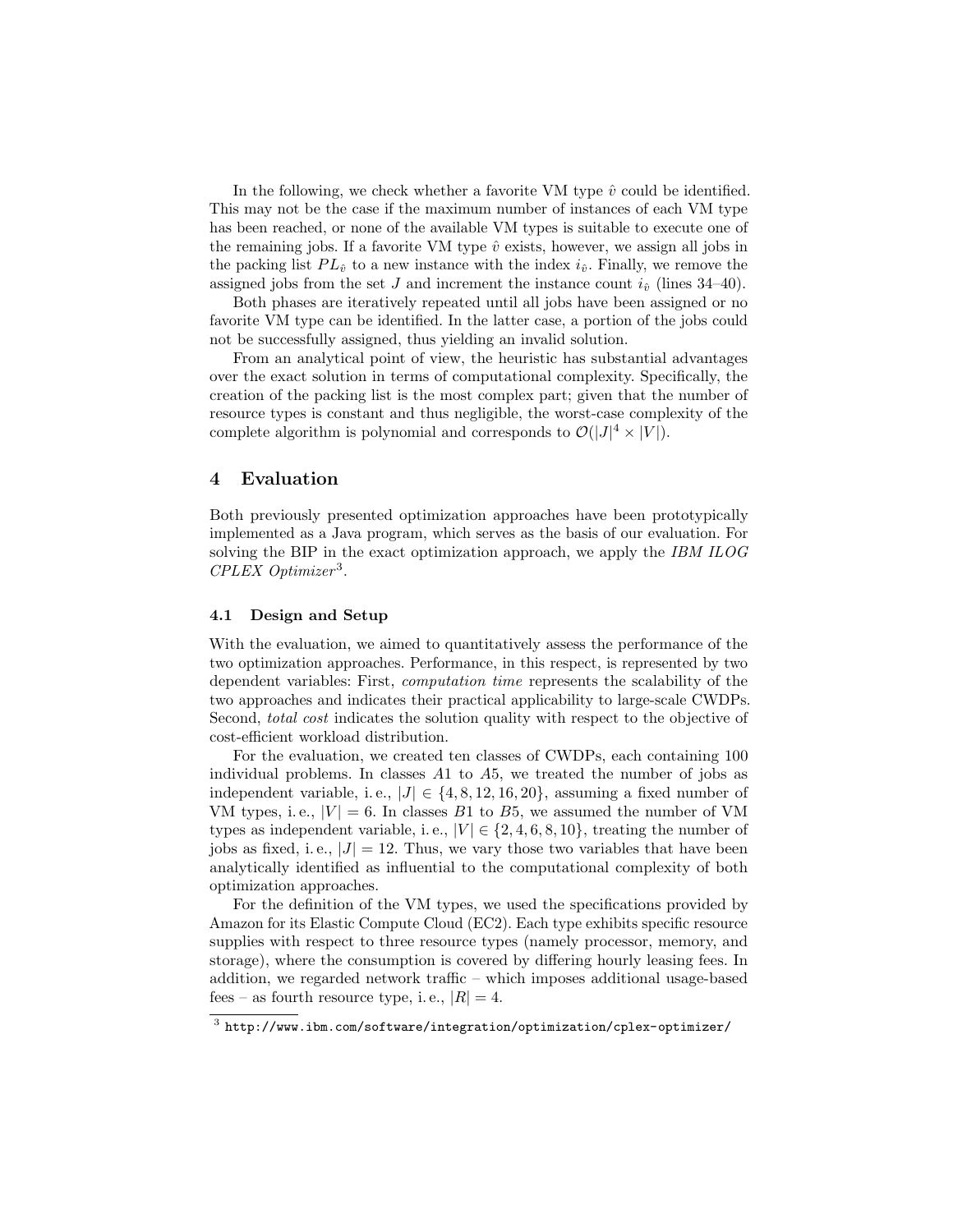The workloads were randomly generated by drawing the initiation times and durations of the jobs from the uniform distributions  $U(1, 120)$  and  $U(1, 60)$  respectively, assuming minutes as time unit. The resource demands of the individual jobs were also randomly drawn, assuming the resource supplies of an Amazon EC2 Standard Medium VM as upper limit.

Each CWDP was solved using both optimization approaches, using a desktop computer with an Intel Core 2 Quad Q9450 processor and 8 GB of memory, operating under Microsoft Windows 7. In the process, we imposed a timeout of 300 seconds (i. e., 5 minutes) per problem and optimization approach. Only such problems that could be successfully solved by both approaches within this timeout period were considered in the following analysis.

#### 4.2 Results and Discussion

As can be observed in Figure 2a, the exact optimization approach quickly reaches absolute computation times in the magnitude order of seconds (classes A3 and  $B2$  to  $B5$ , which involve 12 jobs) or even ten seconds (classes  $A4$  and  $A5$ , which involve 16 and 20 jobs), and also results in various timeouts (specifically for class A5). In accordance with our qualitative analysis in Section 3.2, the absolute computation times exhibit an exponential growth with an increasing number of jobs (classes A1 to A5). The same applies for a growing number of VM types, even though the effect is less pronounced (classes B1 to B5).

In contrast, for the heuristic approach, the absolute computation times are in the order of milliseconds or below across all evaluated classes. In relative terms, the heuristic achieves reductions in computation time of more than 97.5% compared to the exact approach (cf. Figure 2b). This gap further increases with a growing number of jobs (classes A1 to A5), which, in accordance with our analysis from Section 3.3, indicates a superior scalability of the heuristic approach. With an increasing number of VM types (classes  $B1$  to  $B5$ ), the benefits of the heuristic approach are less accentuated. However, this is also of limited practical relevance, because the number of available VM types will usually be restricted.

Lastly, as it can be seen in Figure 2b, the reduction in computation time is traded against reductions in solution quality. Depending on the problem size, the increase in total cost for the distribution of the workload ranges between approximately 5% and 13%. The gap between both optimization approaches appears to grow with an increasing number of jobs (classes A1 to A5), but not with a growing number of VM types (classes B1 to B5). Accordingly, the proposed heuristic should be seen as a first step toward efficiently solving largescale CWDPs. That is, it primarily provides a valid baseline solution, which should subsequently be refined by a specific improvement procedure.

In summary, our evaluation indicates that the exact optimization approach is solely applicable to small CWDPs involving around 20 jobs in practice. In comparison, the heuristic approach exhibits a more favorable runtime behavior, which renders it potentially suitable for larger CWDPs involving hundreds or thousands of jobs. However, the heuristic also results in notable increases in the total cost of workload distribution. Thus, a future direction of our research will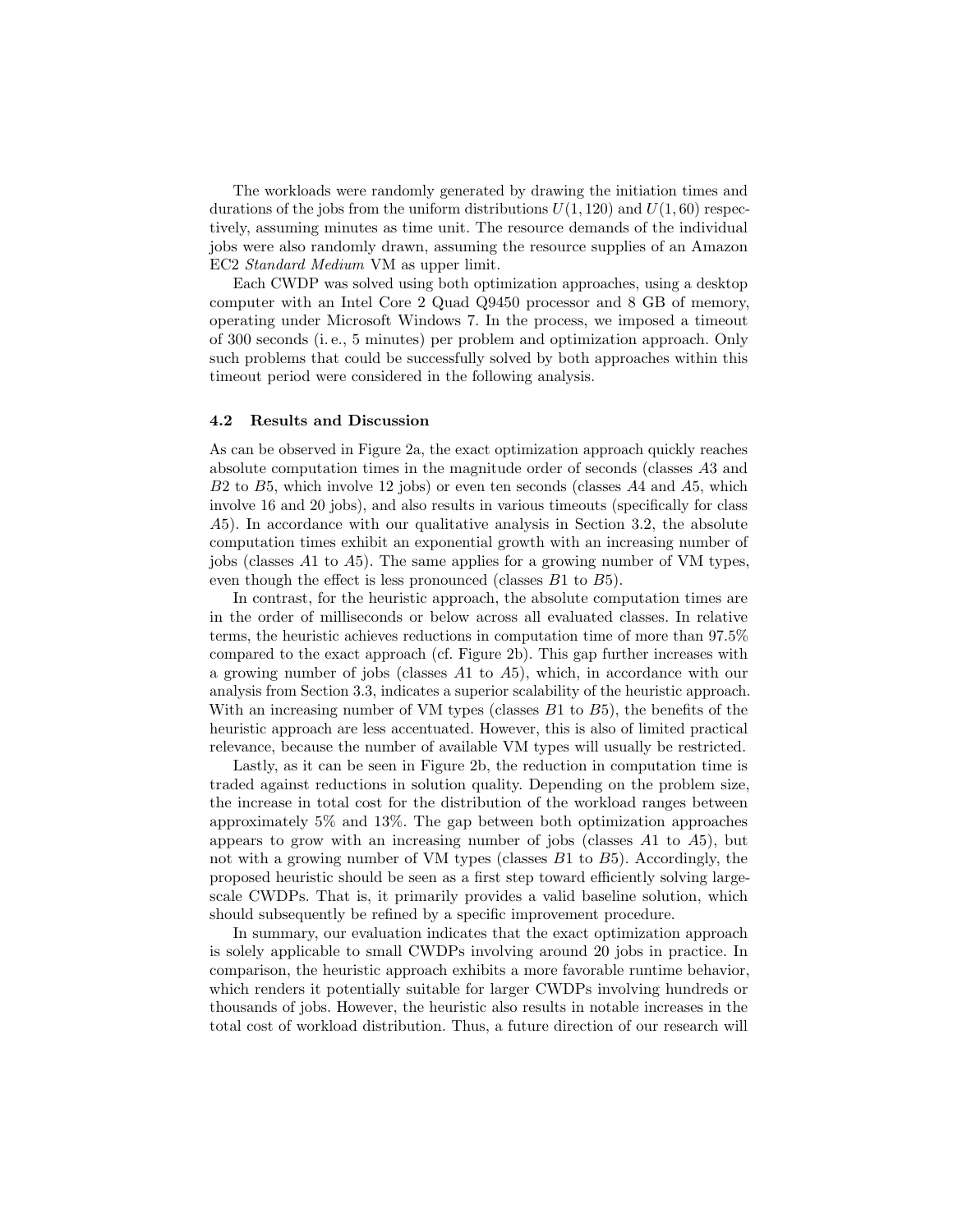

(b) Ratios of computation times (left ordinate) and total costs (right ordinate).

Fig. 2. Evaluation results for both optimization approaches.

consist in the development of improvement procedures, which permit enhancements in solution quality while sustaining the low computational complexity of a heuristic solution approach.

# 5 Related Work

In recent years, the distribution of workloads in cloud and grid environments has been a vivid field of research. Substantial efforts have also been undertaken in the related field of workflow distribution. Given space limitations, we only present a brief overview of the most similar works.

To start with, in our own previous work, e. g., [6], we have examined the Software Service Distribution Problem (SSDP). This challenge concerns the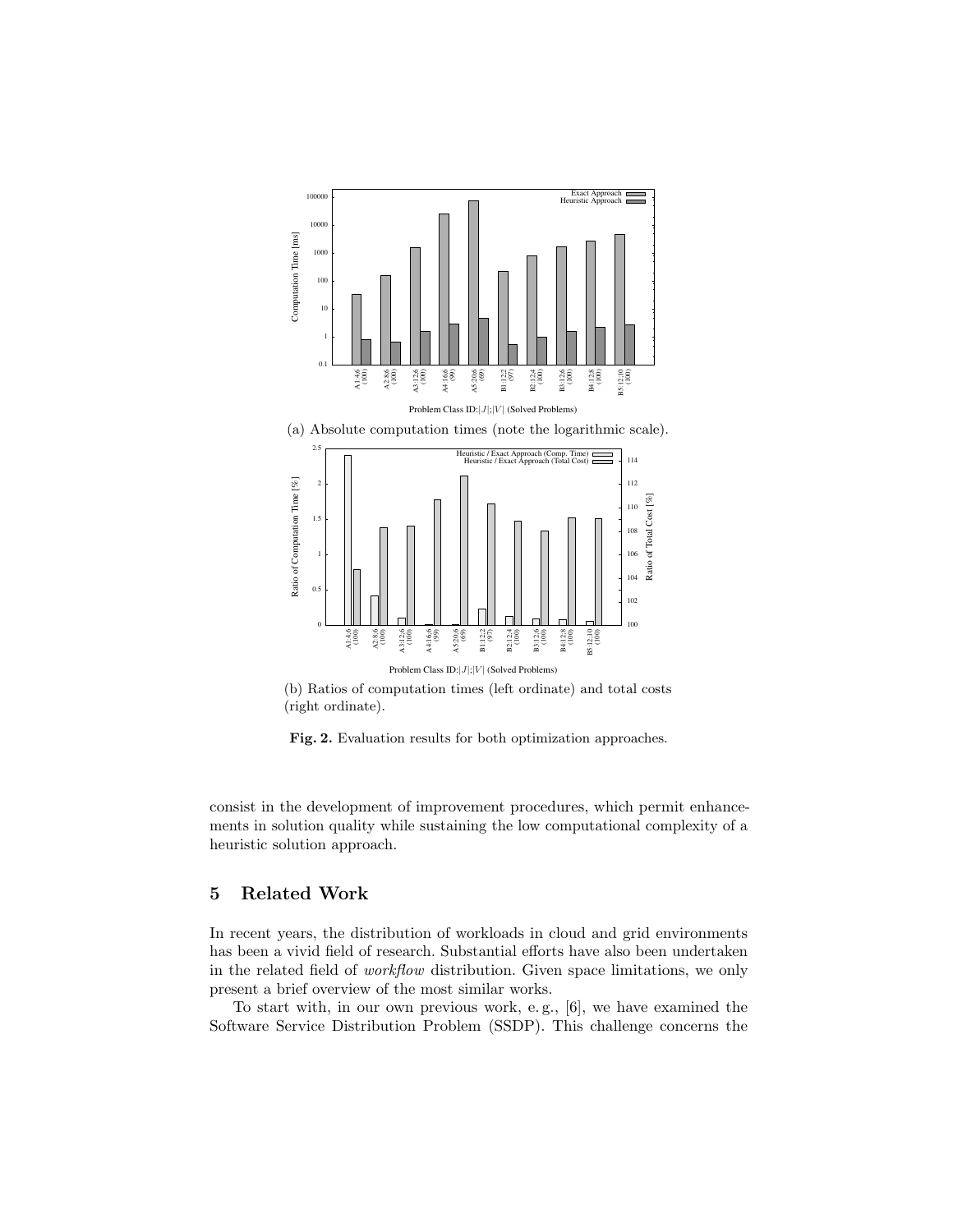distribution of software services within IaaS clouds. Specifically, we have proposed both an exact and a heuristic online approach that permits to cost-efficiently allocate software service requests to different VM types at run time. When interpreting software services as computational jobs within a workload, the approach proposed in this work can be seen as a benchmark, which permits to compute a theoretically optimal ex-post, offline solution to the SSDP.

Li et al. [7] have studied the distribution of VMs among PMs in order to serve predictable peak loads. Their objective consists in load balancing among the PMs; for that purpose, the authors propose four different algorithms, which are extensively evaluated. While there is a number of similarities between the work by Li et al. and our research, a major difference lies in the objective of cost-efficiency. In addition, we consider fixed-length VM leasing periods, different price components, and multiple resource types in the distribution process.

Genez et al. [4] have examined the problem of cost-efficient workflow deployment in hybrid clouds under consideration of service level agreements. They propose an exact optimization approach based on Integer Linear Programming (ILP), as well as different heuristic approaches that are based on the principle of ILP relaxation. In contrast to our work, Genez et al. take into account temporally movable and inter-dependent jobs. However, the authors only consider a restricted set of resource types and do not regard fixed-length leasing periods of VMs.

Byun et al. [2] have presented a system for the deployment of workflows within grids and clouds. The authors introduce a heuristic approach for the minimization of leasing costs; they do not provide an exact approach though. Byun et al. consider job dependencies and flexible start times, which are not regarded in our work. However, while they consider fixed-length leasing periods, the authors assume identical leasing instants for all compute hosts, whereas our work permits independent leasing instants for the individual VMs.

In summary, to the best of our knowledge, this work is the first to address the distribution of workloads, i. e., set of jobs, onto VMs under the conjoint consideration of fixed-length leasing periods, as well as fixed and variable price components. Due to the prevalence of these characteristics in actual IaaS cloud offers, our approach permits to compute accurate, i. e., truly cost-optimal, distribution schemes. However, in contrast to the large body of research on workflow deployment, our work does neither explicitly regard dependencies between jobs nor the potential to temporally shift jobs. The consideration of these aspects will be part of our future work.

## 6 Summary and Outlook

Cloud computing has made a large pool of computing capacity available at comparatively low prices. This permits end users to execute workloads using leased infrastructure rather than costly dedicated hardware. However, given the differing pricing schemes for IaaS offers, which commonly also feature fixed-length leasing periods, the cost-efficient distribution of such workloads among VMs is a challenging task.